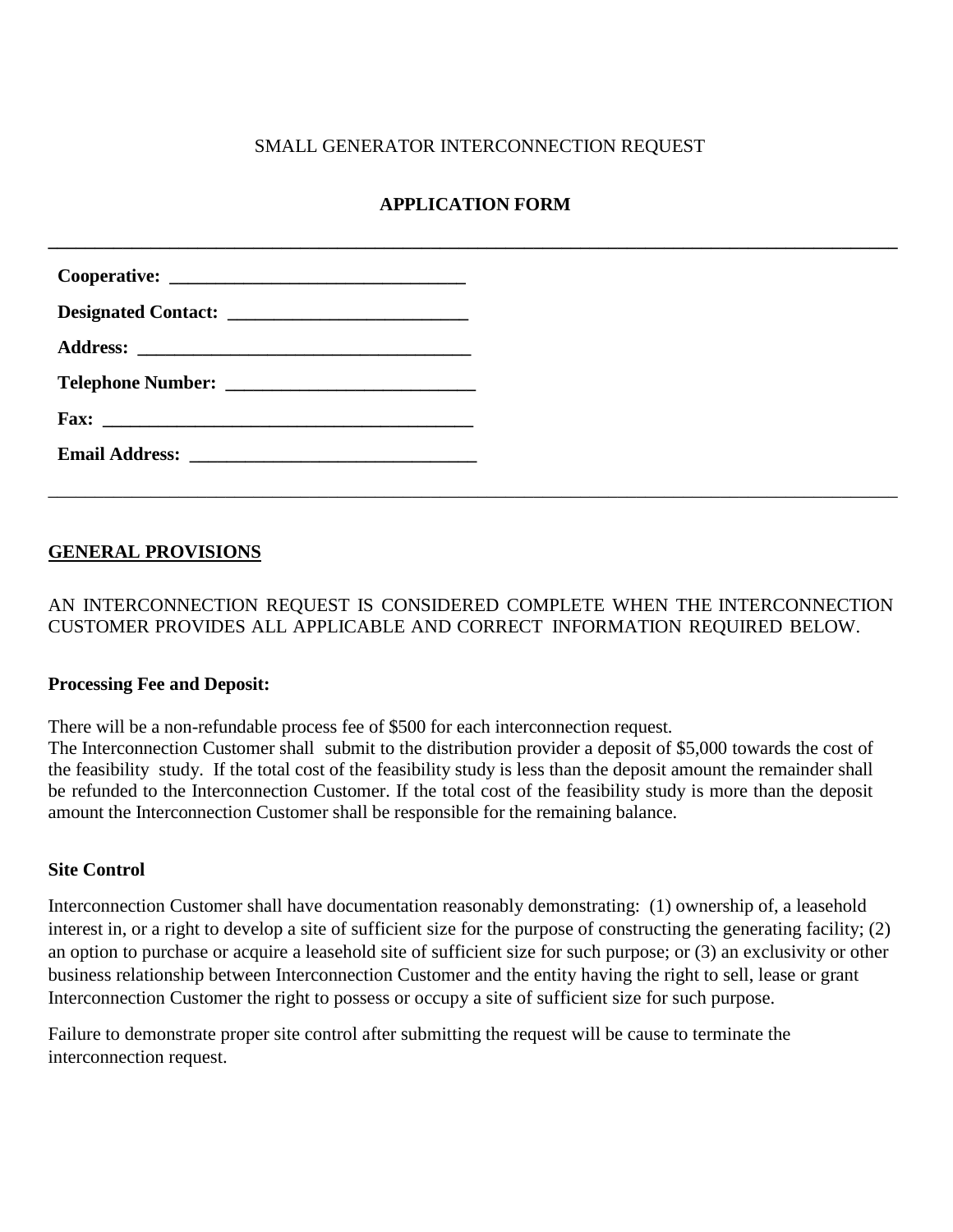## **PART 1: OWNER/APPLICANT INFORMATION**

| <b>Interconnection Customer</b>  |                                                                         |                                                                                                                                                                                  |                                                                                                                                                                                      |
|----------------------------------|-------------------------------------------------------------------------|----------------------------------------------------------------------------------------------------------------------------------------------------------------------------------|--------------------------------------------------------------------------------------------------------------------------------------------------------------------------------------|
|                                  |                                                                         | Name:                                                                                                                                                                            |                                                                                                                                                                                      |
|                                  |                                                                         |                                                                                                                                                                                  |                                                                                                                                                                                      |
|                                  |                                                                         |                                                                                                                                                                                  |                                                                                                                                                                                      |
|                                  |                                                                         |                                                                                                                                                                                  |                                                                                                                                                                                      |
|                                  |                                                                         |                                                                                                                                                                                  |                                                                                                                                                                                      |
|                                  |                                                                         | <b>PROJECT DESIGN/ENGINEERING (ARCHITECT) (as applicable)</b>                                                                                                                    |                                                                                                                                                                                      |
|                                  |                                                                         |                                                                                                                                                                                  |                                                                                                                                                                                      |
|                                  |                                                                         |                                                                                                                                                                                  |                                                                                                                                                                                      |
|                                  |                                                                         |                                                                                                                                                                                  | City: City: County: County: County: County: County: City: Code:                                                                                                                      |
|                                  |                                                                         |                                                                                                                                                                                  |                                                                                                                                                                                      |
|                                  |                                                                         |                                                                                                                                                                                  |                                                                                                                                                                                      |
|                                  | <b>TYPE OF GENERATOR</b> (as applicable)                                | Photovoltaic _______________ Wind _____________ Microturbine ____________<br>Diesel Engine _______________Gas Engine _________________Combustion Turbine _______________________ |                                                                                                                                                                                      |
|                                  |                                                                         |                                                                                                                                                                                  |                                                                                                                                                                                      |
|                                  |                                                                         |                                                                                                                                                                                  | ESTIMATED LOAD, GENERATOR RATING AND MODE OF OPERATION INFORMATION<br>The following information is necessary to help properly design the Interconnection Customer's interconnection. |
|                                  |                                                                         | This information is not intended as a commitment or contract for billing purposes.                                                                                               |                                                                                                                                                                                      |
| Total Site Load ____________(kW) |                                                                         |                                                                                                                                                                                  |                                                                                                                                                                                      |
|                                  |                                                                         | Residential _________________ Commercial ______________ Industrial _____________                                                                                                 |                                                                                                                                                                                      |
|                                  |                                                                         | Generator Rating ___________ (kW) Annual Estimated Generation _________ (kWh)                                                                                                    |                                                                                                                                                                                      |
| Mode of Operation                |                                                                         |                                                                                                                                                                                  |                                                                                                                                                                                      |
|                                  | Isolated ____________ Paralleling ____________ Power Export ___________ |                                                                                                                                                                                  |                                                                                                                                                                                      |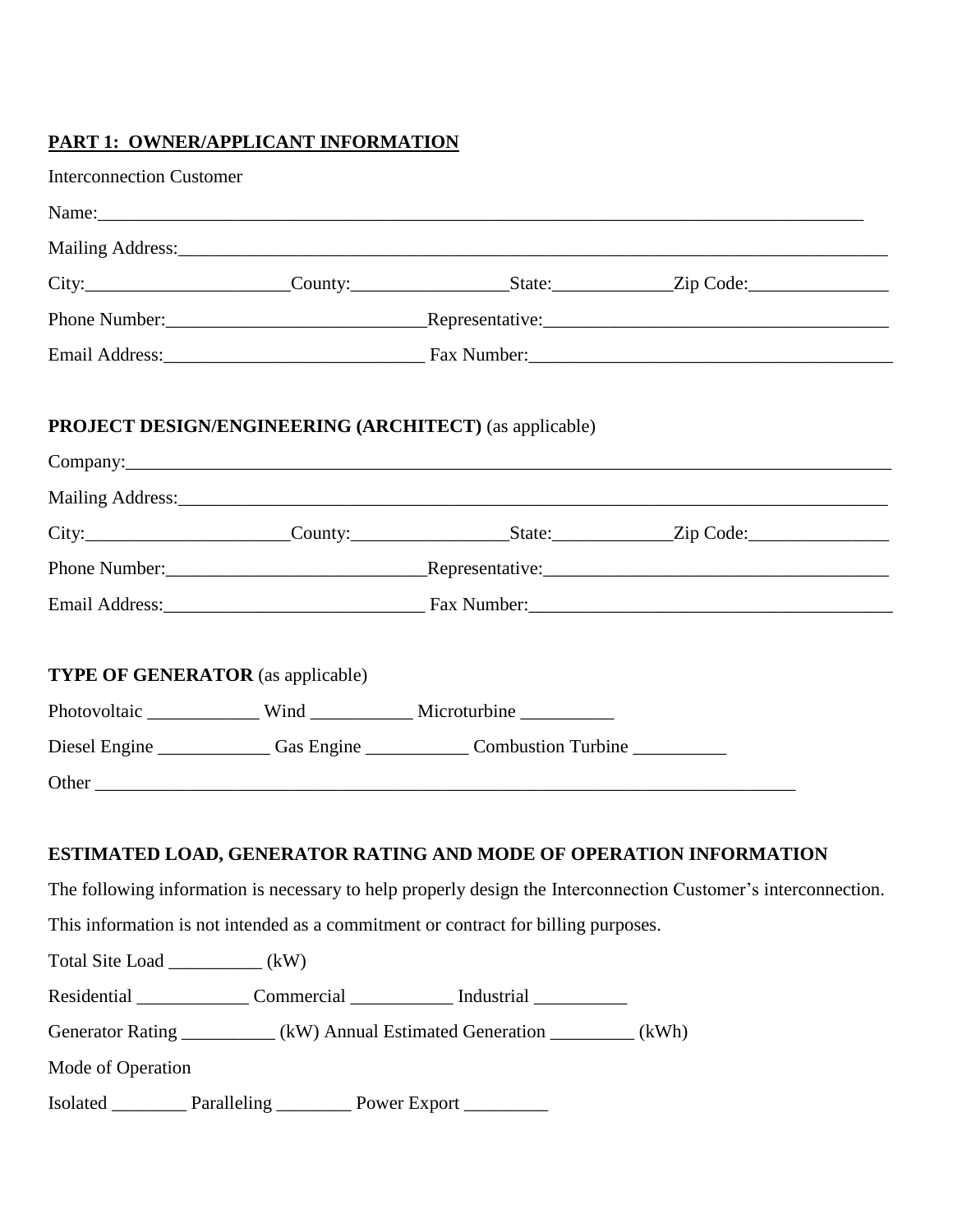Will the small generating facility be used for any of the following?

Net Metering Yes \_\_\_\_ No\_\_\_\_

To supply power to the Interconnection Customer Yes\_\_\_\_\_\_\_ No\_\_\_\_\_\_

\_\_\_\_\_\_\_\_\_\_\_\_\_\_\_\_\_\_\_\_\_\_\_\_\_\_\_\_\_\_\_ \_\_\_\_\_\_\_\_\_\_\_\_\_\_\_\_\_\_\_\_\_\_\_\_\_\_\_\_\_

To supply power to others Yes\_\_\_\_\_\_\_ No\_\_\_\_\_\_\_

For installations at locations with existing electric service to which the proposed small generating facility will interconnect, provide:

Local Electric Service Provider Existing Account Number

## **DESCRIPTION OF PROPOSED INSTALLATION AND OPERATION**

Give a general description of the proposed installation, including a detailed description of its planned location, the date you plan to operate the generator, the frequency with which you plan to operate it and whether you plan to operate it during on or off-peak hours. Provide an 8760-generation analysis if power generation is renewable.

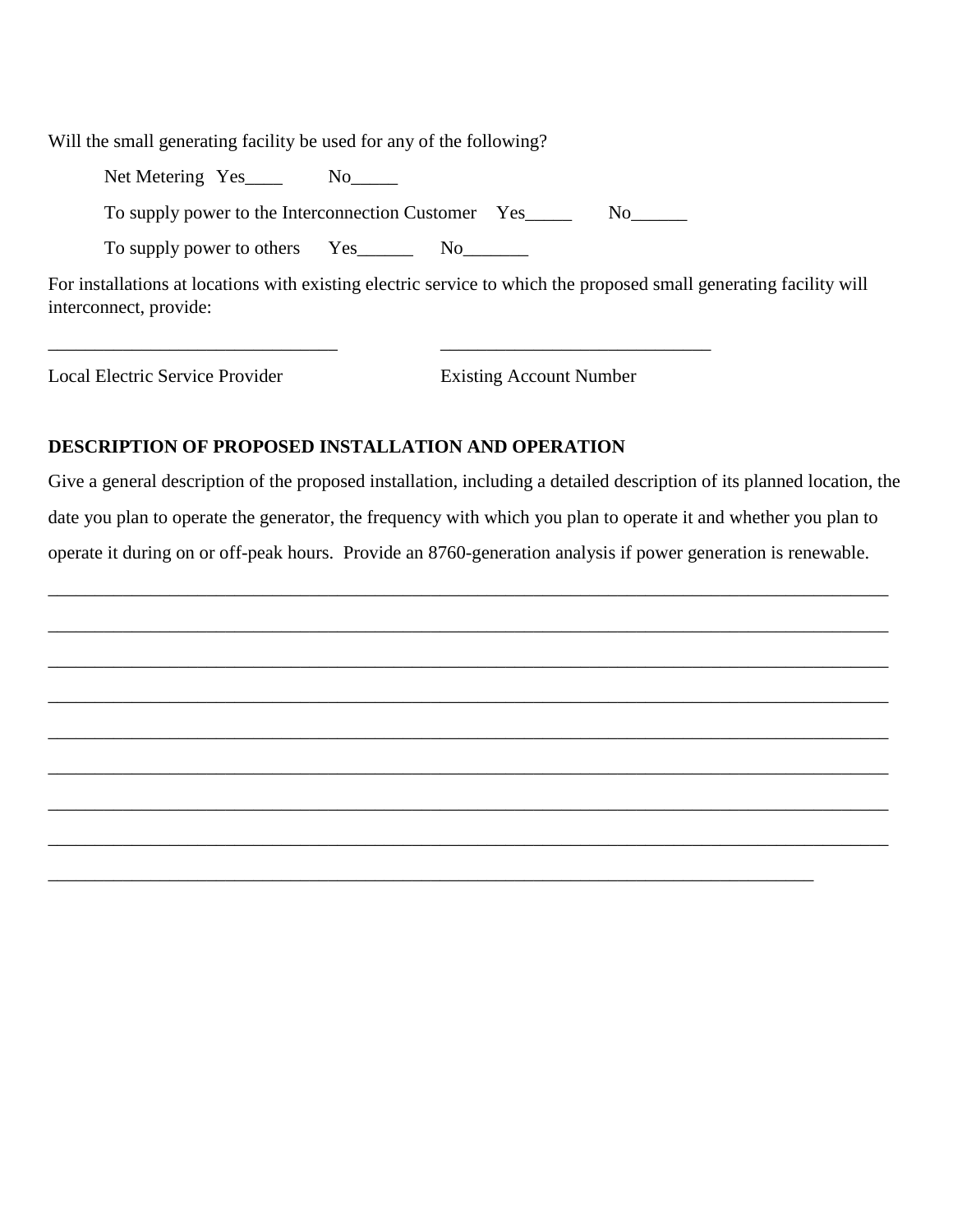## **PART 2: TECHNICAL INFORMATION**

(Complete all applicable items. Copy this page as required for additional generators)

# **SYNCHRONOUS GENERATOR DATA**

| <u> 1989 - Johann Barn, mars and de Branch Barn, mars and de Branch Barn, mars and de Branch Barn, mars and de Br</u><br>Serial Number                                                                                               |  | (each):                                                      |          |
|--------------------------------------------------------------------------------------------------------------------------------------------------------------------------------------------------------------------------------------|--|--------------------------------------------------------------|----------|
|                                                                                                                                                                                                                                      |  |                                                              |          |
|                                                                                                                                                                                                                                      |  |                                                              |          |
| <u> Listen von de Stadt von de Stadt von de Stadt von de Stadt von de Stadt von de Stadt von de Stadt von de Stadt von de Stadt von de Stadt von de Stadt von de Stadt von de Stadt von de Stadt von de Stadt von de Stadt von d</u> |  |                                                              |          |
|                                                                                                                                                                                                                                      |  |                                                              |          |
| base                                                                                                                                                                                                                                 |  |                                                              | KVA      |
|                                                                                                                                                                                                                                      |  | Transient Reactance $(X'd)$ : $\_\_\_\_\_$ % on $\_\_\_\_\_$ | KVA base |
| base                                                                                                                                                                                                                                 |  |                                                              | KVA      |
|                                                                                                                                                                                                                                      |  |                                                              |          |
|                                                                                                                                                                                                                                      |  |                                                              |          |
| Neutral Grounding Resistor (if                                                                                                                                                                                                       |  |                                                              |          |
| $I_2^2$ t or K (heating time constant):                                                                                                                                                                                              |  |                                                              |          |
| Additional information:                                                                                                                                                                                                              |  |                                                              |          |
| <b>INDUCTION GENERATOR DATA</b>                                                                                                                                                                                                      |  |                                                              |          |
|                                                                                                                                                                                                                                      |  |                                                              | ohms     |
|                                                                                                                                                                                                                                      |  |                                                              | ohms     |
| Magnetizing Reactance (Xm):                                                                                                                                                                                                          |  | ohms Short Circuit Reactance (Xd"): ________                 | ohms     |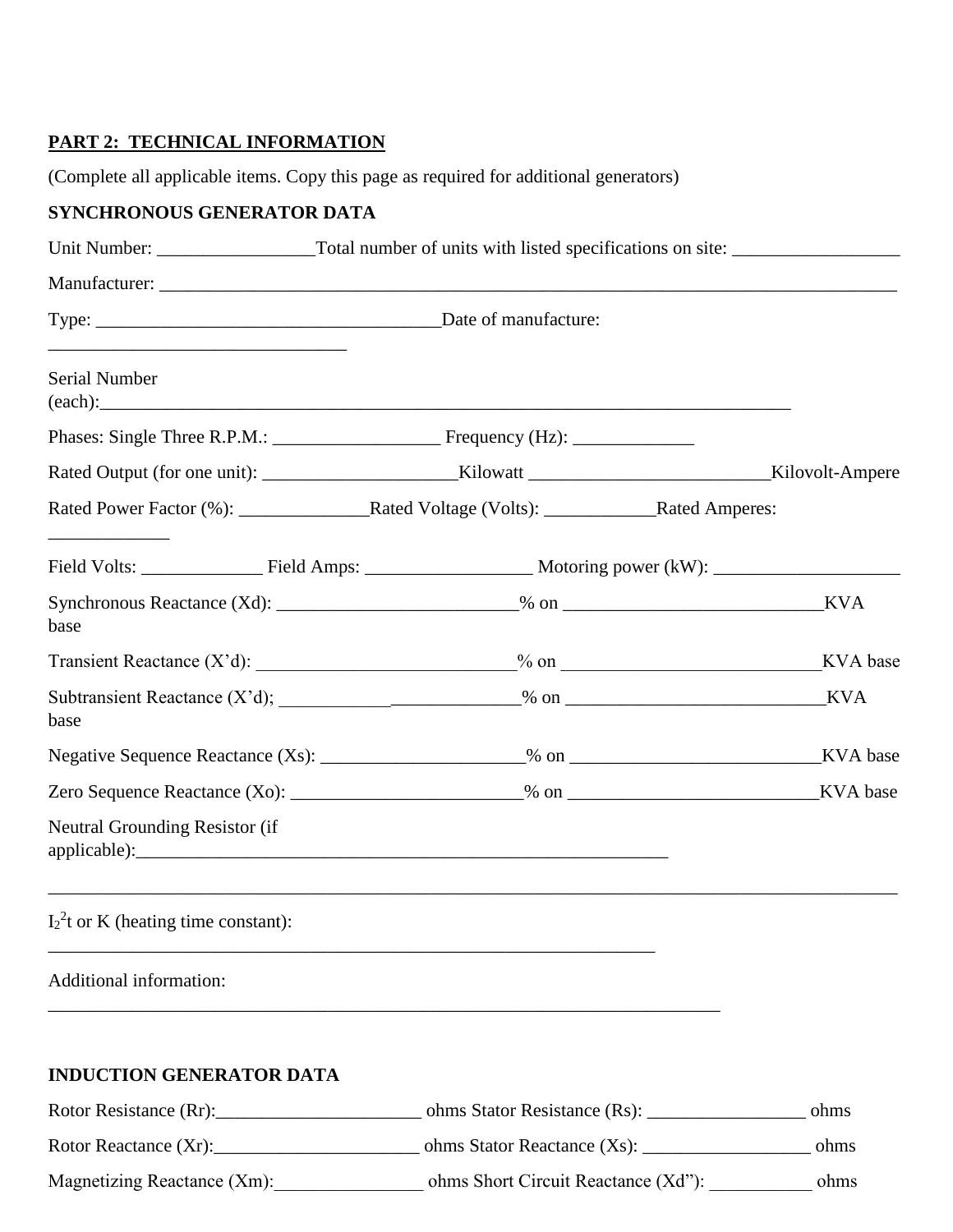| Reactive Power Required: Vars (no load), Vars (no load), Vars (Eul load)                                           |                       |     |                                                                                   |  |
|--------------------------------------------------------------------------------------------------------------------|-----------------------|-----|-----------------------------------------------------------------------------------|--|
|                                                                                                                    |                       |     |                                                                                   |  |
| <b>PRIME MOVER</b> (Complete all applicable items)                                                                 |                       |     |                                                                                   |  |
|                                                                                                                    |                       |     |                                                                                   |  |
|                                                                                                                    |                       |     |                                                                                   |  |
|                                                                                                                    |                       |     |                                                                                   |  |
|                                                                                                                    |                       |     |                                                                                   |  |
|                                                                                                                    |                       |     |                                                                                   |  |
| <b>GENERATOR TRANSFORMER</b> (Complete all applicable items)<br>TRANSFORMER (between generator and utility system) |                       |     | ,我们也不能在这里的人,我们也不能在这里的人,我们也不能在这里的人,我们也不能在这里的人,我们也不能在这里的人,我们也不能在这里的人,我们也不能在这里的人,我们也 |  |
|                                                                                                                    |                       |     |                                                                                   |  |
|                                                                                                                    |                       |     |                                                                                   |  |
|                                                                                                                    |                       |     |                                                                                   |  |
|                                                                                                                    |                       |     | Neutral solidly grounded?                                                         |  |
| Low Voltage:                                                                                                       | KV, Connection: delta | wye | Neutral solidly grounded?                                                         |  |
|                                                                                                                    |                       |     |                                                                                   |  |
|                                                                                                                    |                       |     |                                                                                   |  |
|                                                                                                                    |                       |     |                                                                                   |  |
|                                                                                                                    |                       |     |                                                                                   |  |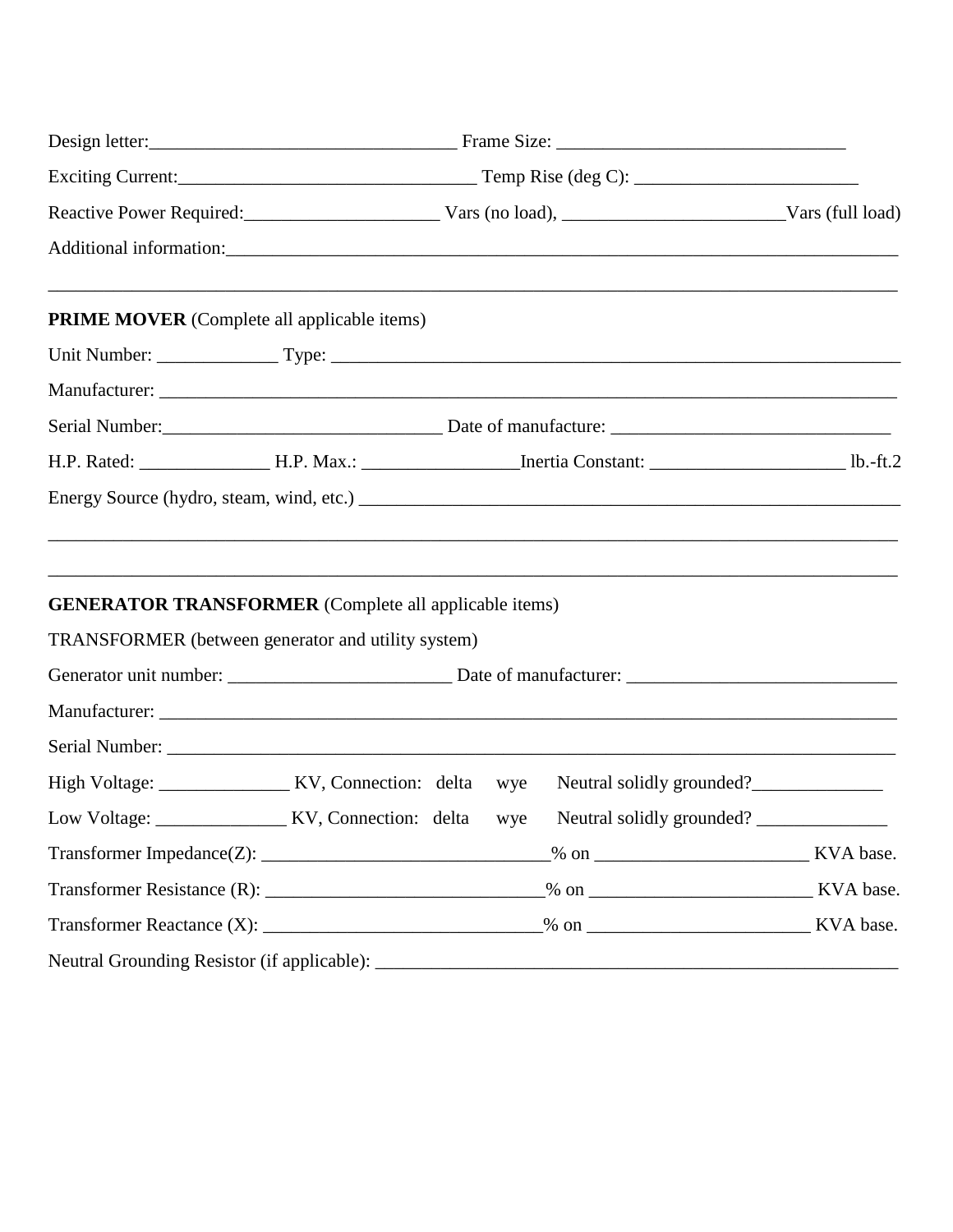### **INVERTER DATA** (if applicable)

| Power Factor Lead        | $\text{Lag}$ |                                                                                   |
|--------------------------|--------------|-----------------------------------------------------------------------------------|
|                          |              |                                                                                   |
| Type commutation: forced | line         |                                                                                   |
|                          |              | Harmonic Distortion: Maximum Single Harmonic (%) ________________________________ |
|                          |              |                                                                                   |
|                          |              |                                                                                   |

Note: Attach all available calculations, test reports, and oscillographic prints showing inverter output voltage and current waveforms.

### **POWER CIRCUIT BREAKER (**if applicable)

| Control Voltage (Tripping): _____________________ (Volts) AC DC Battery Charged Capacitor |                                                                                                     |
|-------------------------------------------------------------------------------------------|-----------------------------------------------------------------------------------------------------|
| Close energy: Spring Motor Hydraulic Pneumatic Other: __________________________          |                                                                                                     |
| Trip energy: Spring Motor Hydraulic Pneumatic Other: ____________________________         |                                                                                                     |
|                                                                                           | Bushing Current Transformers: ______________ (Max. ratio) Relay Accuracy Class: ___________________ |
|                                                                                           |                                                                                                     |

## **ADDITIONAL INFORMATION**

In addition to the items listed above, please attach a detailed one-line diagram of the proposed facility, all applicable elementary diagrams, major equipment, (generators, transformers, inverters, circuit breakers, protective relays, etc.) specifications, test reports, etc., and any other applicable drawings or documents necessary for the proper design of the interconnection. Also, describe the project's planned operating mode (e.g., combined heat and power, peak shaving, etc.), and its address or grid coordinates.